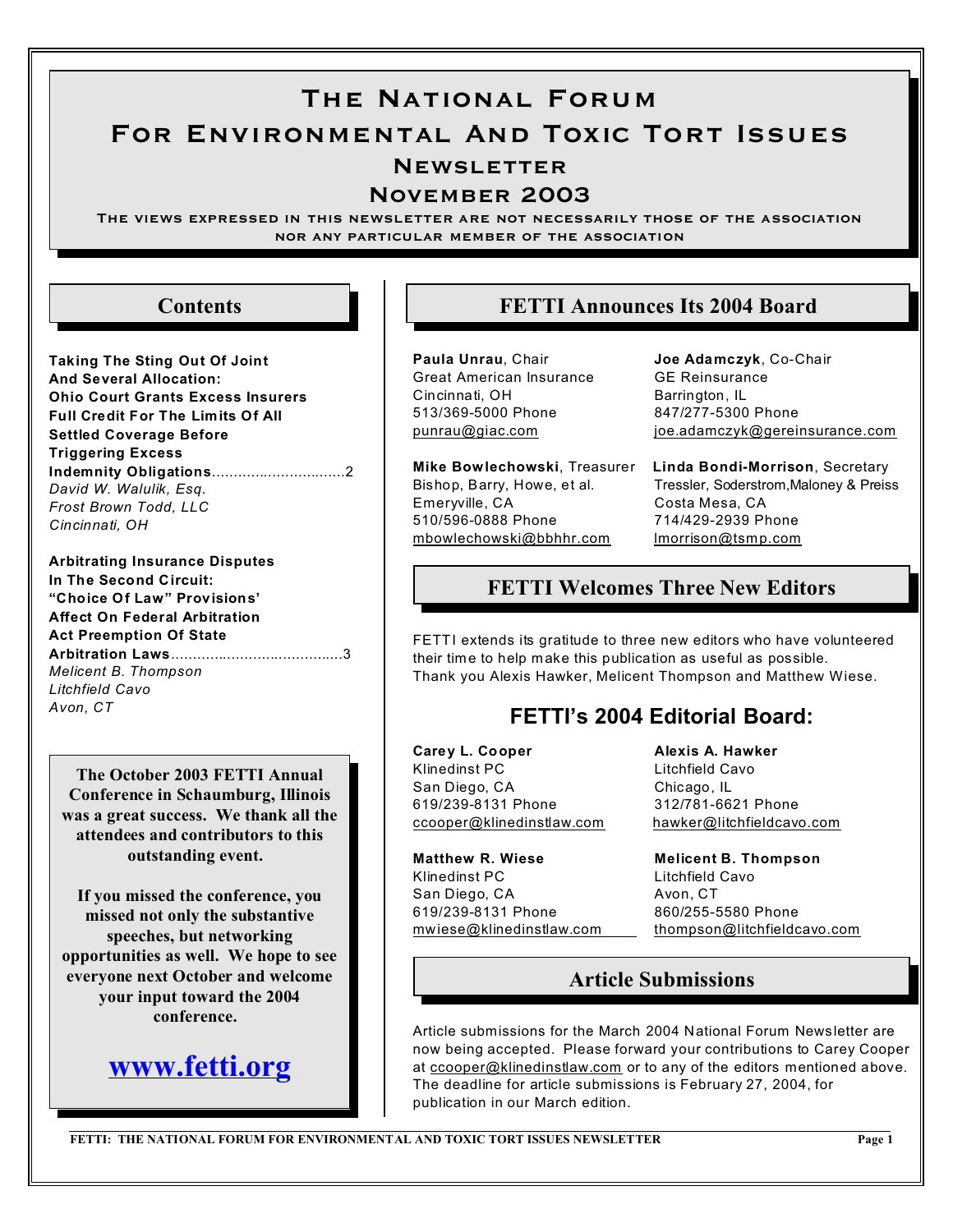**Taking The Sting Out Of Joint And Several Allocation: Ohio Court Grants Excess Insurers Full Credit For The Limits Of All Settled Coverage Before Triggering Excess Indemnity Obligations**

*David W. Walulik, Esq. Frost Brown Todd, LLC 201 East Fifth Street Cincinnati, OH 45202 513/651-6877 Phone 513/651-6981 Fax [dwalulik@fbtlaw.com](mailto:dwalulik@fbtlaw.com)*

A federal court in Ohio has significantly distinguished the impact of joint and several allocation in situations where a policyholder has settled with carriers in multiple years of triggered coverage. Applying Ohio law in an environmental coverage suit, the court in Gencorp, Inc. v. AIU Ins. Co., No. 1:02-CV-1770, slip op. (N.D. Ohio Oct. 15, 2003) (*Gencorp*) held that excess insurers werenot obligated to indemnify a policyholder because the combined limits of coverage provided by insurers with whom the policyholder had settled exceeded the policyholder's losses. Gencorp provided the excess insurers with a full credit for the limits of all settled coverage, regardless of the year in which the settled coverage was provided and regardless of the amount actually received in settlement by the policyholder. Id*.* at 20-21. All excess insurers were dismissed from the case because the policyholder had settled with primary carriers issuing \$64 million in coverage, while the

policyholder's damages did not exceed \$29 million. Id. at 21.

*Gencorp* arose from the typical context of environmental coverage. The policyholder had underlying liability associated with its historic waste disposal practices at six landfill sites in the Northeastern United States from 1955-1982. *Id.* at 2-3. The policyholder brought suit against primary and excess insurers issuing policies from 1960-1982. *Id.* at 3-4. Through almost 8 years of litigation, the policyholder reached settlements with its primary carriers. Id. at 4-5. After the Ohio Supreme Court adopted joint and several allocation for "all sums" occurrence-based policies in Goodyear Tire & Rubber Co. v. Aetna Cas. & Sur. Co., 769 N.E.2d 835 (Ohio 2002), the policyholder attempted to spike its damages vertically to reach previously inaccessible excess coverage. Id*.* at 6. These excess insurers, in turn, filed third party complaints for contribution against insurers in other years of triggered coverage, including those insurers who had settled. Id. at 6-7.

The Gencorp Court first reached the contribution issue in an opinion issued in July of 2003. *See* Gencorp, Inc. v. AIU Ins. Co., No. 1:02-CV-1770, slip op. (N.D. Ohio July 23, 2003). In this earlier opinion, the court held that excess insurers had no right of contribution against settling insurers because the policyholder's settlement extinguished all claims against these parties, effectively exhausting this insurance. Id. at 9-10.

Taking this reasoning one step further in its October opinion, the Gencorp Court noted that the Ohio Supreme Court in Goodyear expressly preserved the right of insurers to seek contribution. Gencorp at 19-20.

Thus, while Ohio law rejects horizontal allocation across triggered coverage when applied vis a vis the policyholder, Ohio recognizes that the responsible insurers may horizontally re-allocate any indemnity among themselves to the extent that the insurer pays more than its share of a common loss.

Applying its July holding regarding contribution, the Gencorp Court held that the policyholder must bear responsibility for its decision to impair the contribution rights of excess carriers. Id. at 20-21. Having made the decision to prejudice the rights of nonsettling parties, the policyholder in effect decided to allocate its liabilities across multiple years of coverage, irrespective of whether Ohio law provided the right to seek vertical exhaustion in any single year. Id*.* at 20. Thus, rather than disrupt the confidentiality and finality of settlement, the Gencorp Court credited the policy limits of settled coverage to excess insurers in recognition of their contribution rights and the policyholder's decision to accept recovery in multiple triggered years.

The Gencorp decision halts a significant trend in cases involving settlement credits. In the last three years, courts in Washington, Connecticut, Rhode Island, and Kentucky each have denied settlement credits of the nature provided by Gencorp. See Puget Sound Energy, Inc. v. Alba Gen. Ins. Co., 68 P.3d 1061, 1064 (Wash. 2003); Weyerhauser Co. v.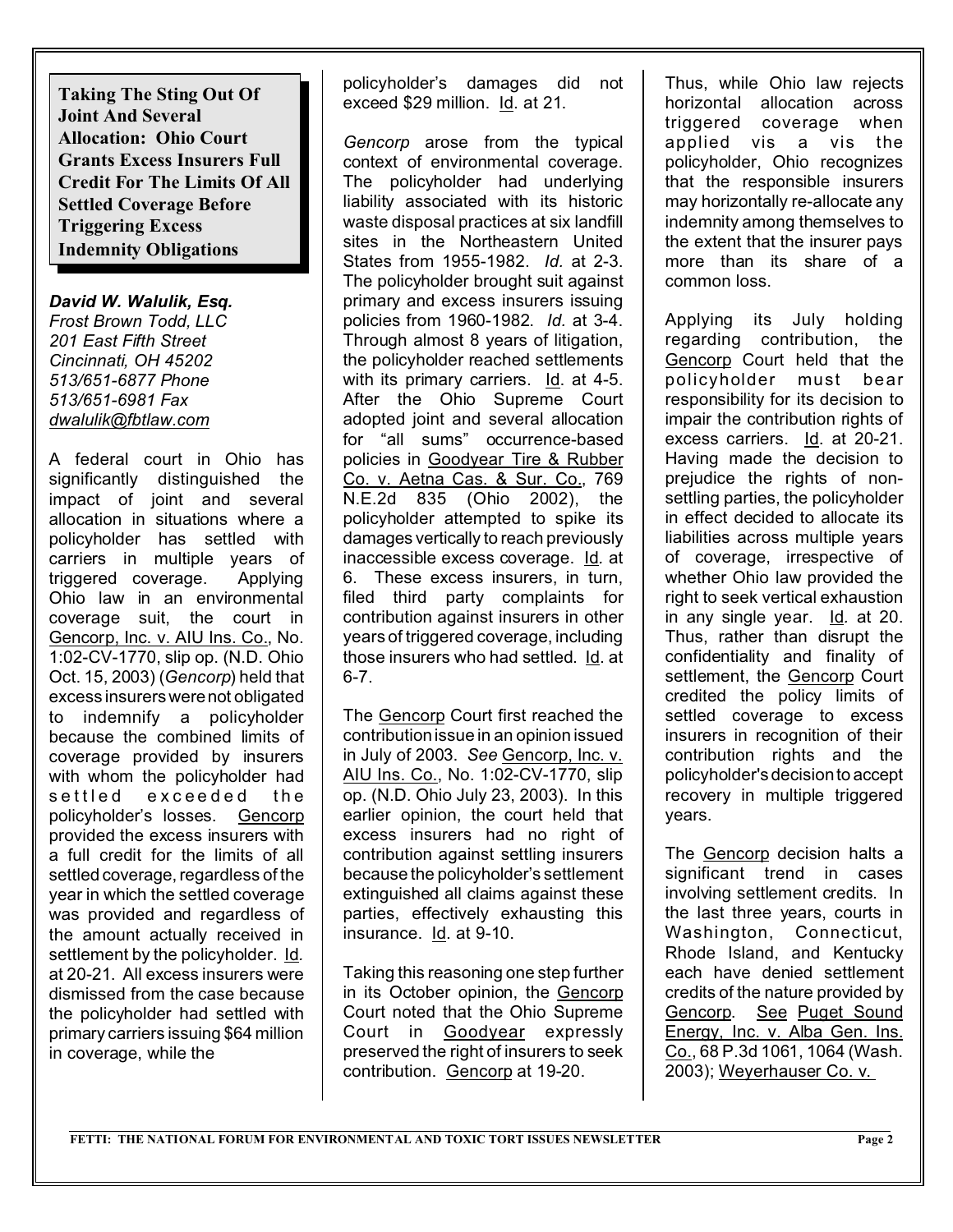Commercial Union Ins. Co., 15 P.3d 115, 126-127 (Wash. 2000); United Technologies Corp. v. American Home Assurance Co., 237 F.Supp.2d 168, 173-74 (D. Conn. 2001); Ins. Co. of North America v. Kayser-Roth Corp., 770 A.2d 403, 414 (R.I. 2001); Aetna Cas. & Sur. v. Nuclear Engineering Co., 2002 Ky. App. Lexis 451 \*32 (Ky. Ct. App. March 8, 2002) *cert. granted* 2003 Ky. Lexis 197 (August 13, 2003).

Generally, the above-cited cases analyze the settlement credit issue in terms of burden of proof without discussing the effect of settlement upon contribution rights. These courts had eroded some of the vitality of the 3d Circuit's earlier adoption of settlement credits as a form of setoff against the policyholder in Koppers Co., Inc. v. Aetna Cas. and Sur. Co., 98 F.3d 1440 (3d Cir. 1996) (Pennsylvania law). The Gencorp Court now joins Koppers in providing a higher ceiling for triggering the indemnity responsibilities of excess carriers in the typical context of environmental, asbestos, or other long tail claims. In addition, Gencorp provides those insurers who decide to settle with the assurance that the finality of these settlements will not be disrupted by third party contribution actions. Thus, the decision places the risk of a low settlement back upon the policyholder. For any questions concerning the impact of settlement upon contribution or setoff, please feel free to contact the author.  $\blacksquare$ 

**Arbitrating Insurance Disputes In The Second Circuit: "Choice Of Law" Provisions' Affect On Federal Arbitration Act Preemption Of State Arbitration Laws**

## *Melicent B. Thompson, Esq.*

*Litchfield Cavo 40 Tower Lane, Suite 200 Avon CT, 06001 860/255-5580 Phone 860/255-5566 Fax [thompson@litchfieldcavo.com](mailto:thompson@litchfieldcavo.com)*

#### **I. Introduction**

Commercial line insurance policies increasingly include arbitration clauses, under which the insurer and insured agree to arbitrate, rather than litigate, their coverage disputes. Even though an arbitration panel ultimately might have the final word in resolving such disputes, frequently, various related issues may require judicial attention prior to arbitration, or even during the arbitration process. One issue that has the potential to significantly affect the outcome of arbitration is whether the Federal Arbitration Act ("FAA"), or a state arbitration act governs arbitration of disputes under the policy's arbitration agreement. The issue becomes more complex when the policy at issue contains a "choice of law" provision in the arbitration clause itself, or elsewhere in the policy, calling for application of a particular state's laws to resolution of disputes under the policy. This article summarizes the Second Circuit's current position on reconciling FAA and state arbitration laws, in light of such "choice of law" clauses.

#### **II. Governing Principles of Federal Versus State Arbitration Law Applicability**

### **A. Which Court?**

As noted above, under 9 U.S.C. §2, the FAA applies to all written arbitration agreements involving "commerce". Courts have interpreted the term "commerce" in that section to mean "interstate commerce", see e.g., Levine et al. v. Advest, Inc., 244 Conn. 732, 747 (1998), and even the most tenuous out-of-state contact can convert commerce into "interstate commerce" for purposes of applying the FAA. Thus, the FAA applies in state court proceedings. See Southland Corp. v. Keating, 465 U.S. 1 (1984); PCS 2000 LP v. Romulus Telecomm., Inc., 148 F.3d 32, 35 n.1 $(1^{st}$  Cir. 1998)(state "courts must adhere to and enforce the FAA as that statute applies unreservedly in state as well as federal courts"); M&L Power Services, Inc. v. American Networks International et al., 44 F. Supp. 2d 134 (D.R.I. 1999).

However, the FAA does not create subject matter jurisdiction. See Moses H. Cone Memorial Shops. v. Mercury Constr. Corp., 460 U.S. 1, 25 n.32 (1983). Thus, in order to bring a claim under the FAA in federal court, there must be an independent basis for federal court jurisdiction, such as diversity, or a separate "federal question". Id. Courts regularly misstate this rule, writing that one of the criteria for *applicability* of the FAA is diversity jurisdiction. See, e.g.,

**FETTI: THE NATIONAL FORUM FOR ENVIRONMENTAL AND TOXIC TORT ISSUES NEWSLETTER** Page 3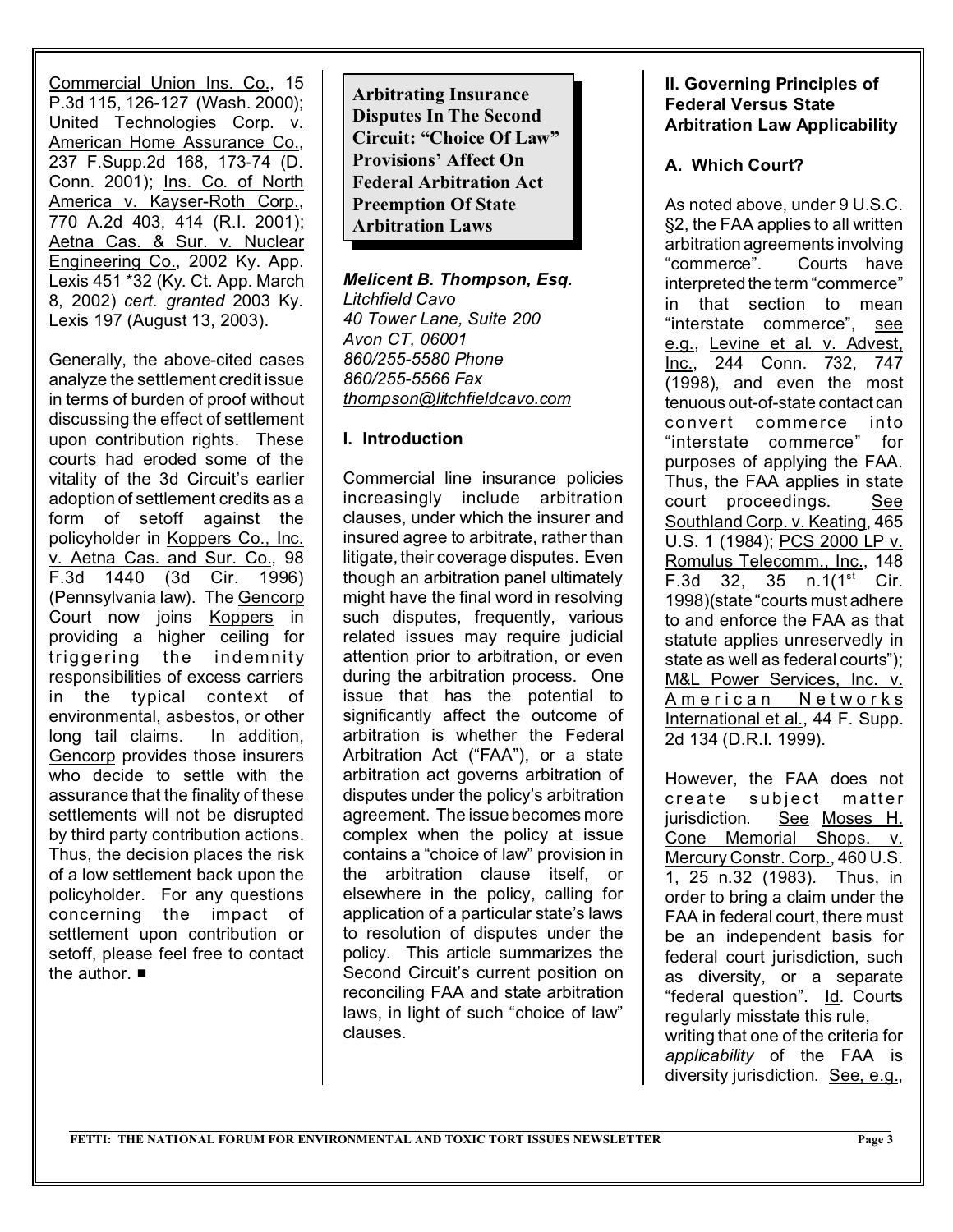Acequip Ltd. v. American Engineering Corp., 315 F. 3d 151  $(2<sup>nd</sup>$  Cir. 2003)(explaining "this dispute is governed by the [FAA], because all the statute's criteria for jurisdiction apply [including diversity]"). Instead, the proper statement of the rule is that the FAA applies whenever a written arbitration agreement involving interstate commerce is at issue, and where diversity jurisdiction, or another basis for federal court subject matter jurisdiction exists. federal courts have jurisdiction to enforce the FAA. See M&L, *supra* at 193-40.

#### **B. Which Law?**

State courts frequently attempt to side-step the difficult question of FAA versus state arbitration law applicability by noting that the FAA does not contain any explicit preemptive provisions, and therefore, only preempts state arbitration law that is "inconsistent" with the FAA. They then declare that their state's arbitration laws are "not inconsistent" with the FAA, and therefore, under either federal or state arbitration law, the outcome presumably should be the same. However, as discussed below, the interface between the FAA and state arbitration law often is considerably more complex than these "quick fix" solutions, where the parties have specified, through a "choice of law" provision, that a particular state's laws should govern their arbitrationagreement.

#### **III. The Fine Print: Choice of Law Provisions' Affect on the Relationship Between the FAA and State Arbitration Law**

The more complex issue that frequently underlies the question of FAA versus state arbitration law applicability is whether a "choice of law" provision in an arbitration agreement, or a contract containing an arbitration agreement can override the FAA, and ensure that state arbitration law is applied in its stead. Both federal and state courts have rendered widely divergent decisions on this issue. However, based on United States Supreme Court precedent, and Second Circuit precedent interpreting the U.S. Supreme Court decisions, the rule in the Second Circuit appears to be that state arbitration rules will apply in lieu of FAA rules only if the choice of law provision (1) is contained within the arbitration clause or agreement itself (and not just in a separate clause of the contract), and (2) contains language explicit enough (i.e., providing that state law will apply to "enforcement" of the contract) to indicate that the parties intended state arbitration rules (as opposed to just state "substantive" law) to apply.

The main sources of the confusion among the courts on this issue are two apparently conflicting U.S. Supreme Court decisions, Volt Information Sciences Inc. v. Board of Trustees of Leland Stanford Junior University, 489 U.S. 468 (1989), and Mastrobuono v. Shearson Lehman Hutton, Inc., et al., 514 U.S. 52 (1995). In Volt, the specific question before the Court was whether a construction contract containing an arbitration clause that provided that the contract should be governed by the law of the place where the project was located (California) incorporated a California procedural rule that permits the court to stay arbitration pending resolution of related litigation between a party to the arbitration agreement and third parties not bound by the arbitration agreement. Significantly, the parties *first* litigated the issue in *state* court. The California Appellate Court affirmed the trial court's ruling that under California contract law, the choice of law clause indicated that the parties intended the state stay of arbitration rule to apply.

In its decision, the California Appellate Court had acknowledged that the FAA governed the contract, and that the FAA contains no provision similar to the state rule permitting the arbitration stay. Nonetheless, the California Appellate Court held that the parties clearly intended California arbitration rules to apply, and rejected the argument that the FAA preempted the state stay of arbitration rule.

The Volt court affirmed the California Appellate Court's decision. It held that the FAA does not confer a right to compel arbitration of any dispute at any time and that it only confers the right to obtain an order directing the arbitration proceed *in the manner provided for in the parties' agreement*. Id. at 474-475 citing 9 U.S.C. § 4. The Court further explained that the FAA does not

necessarily prevent enforcement of agreements to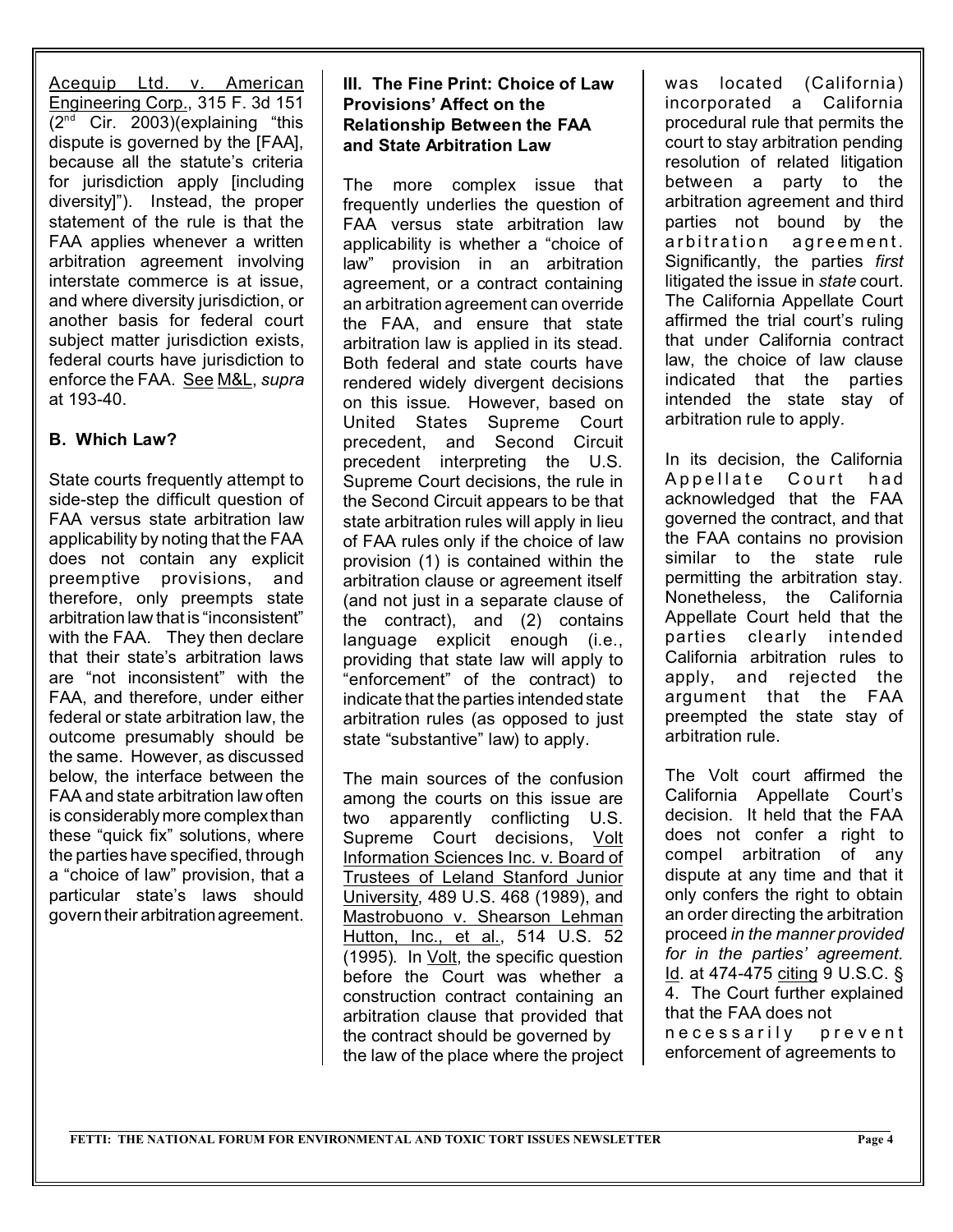arbitrate under different rules than those set forth in the FAA, and that such a result would be "inimical to the FAA's primary purpose of insuring that private agreements to arbitrate are enforced according to their terms." Id. at 479. The Court wrote that "arbitration under the act is a matter of consent not coercion and parties are generally free to structure their arbitration agreements as they see fit." Id. Thus, the Court concluded that where the parties have agreed to abide by state rules of arbitration, enforcing those rules according to the terms of the agreement is "fully consistent with the goals of the FAA, even if the result is that arbitration is stayed where the [FAA] would otherwise permit it to go forward." Id.

Thus, on its face, Volt appears to allow parties to an arbitration agreement to choose state arbitration rules over the FAA rules, as long as the state arbitration rules do not hinder arbitration, and the federal purpose of encouraging arbitration is otherwise served in applying state arbitration rules. However, six years later, in Mastrobuono, the Court significantly qualified and limited its decision in Volt.

In Mastrobuono the question before the Court was whether an arbitration panel, arbitrating a dispute under New York law, could award punitive damages given that New York law allows *courts* but not *arbitrators* to make such awards. The petitioners argued that the FAA preempted the New York prohibition against arbitral awards for punitive damages as that rule was a "vestige of the ancient judicial hostility to arbitration." Id. at 56. Relying on

Volt, the respondents argued that the parties could lawfully agree to limit the issues to be arbitrated.

The Mastrobuono court acknowledged that under the Court's own precedent, parties to an arbitration agreement are free to choose the issues to be arbitrated, including claims for punitive damages, and that the FAA ensures that their agreement will be enforced according to its terms, *even if the rule of state law would otherwise exclude such claims from arbitration*. Importantly, however, the Court distinguished Volt, explaining that unlike in that case, its task in the instant case was to review the parties' arbitration agreement de novo, in order to determine whether the parties intended to arbitrate punitive damages.

The Court proceeded to analyze the contract language itself and concluded that its separate choice of law and arbitration clauses created an ambiguity regarding whether the parties intended to incorporate New York law relating to arbitration. Id. at 62. The Court reiterated the rule that when a court interprets such provisions in an agreement covered by the FAA "due regard must be given to the federal policy favoring arbitration and ambiguities as to the scope of the arbitration clause itself resolved in favor of arbitration." Id. at 62 citing Volt at 476. It concluded:

we think the best way to harmonize the choice of law provision with the arbitration provision is to read "the laws of the State of New York" to encompass *substantive* principles that New York courts would apply, but not to include special rules limiting the authority of the arbitrators. Thus, the choice of law provision covers the rights

and duties of the parties, while the arbitration clause covers arbitration; neither sentence intrudes upon the other.

Id. at 63-64.

In trying to reconcile Volt and Mastrobuono both federal and state courts have focused on the fact that Volt involved a review of a *state court's* interpretation of the relevant contract, whereas Mastrobuono involved *de novo* interpretation of the subject contract. Indeed, as noted above, the Mastrobuono court itself raised this distinction.

Nonetheless, generally speaking, Second Circuit courts have taken Mastrobuono as a virtual reversal of the Volt decision and have consistently held that a choice of law provision in an arbitration agreement, whether contained in the arbitration clause itself, or within a separate clause, does not indicate that the parties intended to have state arbitration rules apply in lieu of the FAA, unless the arbitration clause explicitly so states. See e.g., Nat'l Union Fire Ins. Co. v. Belco Petroluem Corp., 88 F.3d 129 (2d Cir. 1996)(declining to read choice of law clause as incorporating New York State law on arbitration); Circle Industries USA, Inc. v. Parke Construction Group, Inc., No. 97 CV 3334, 1998 U.S. Dist. LEXIS 22281 (E.D.N.Y. October 14, 1998)("the mere inclusion in a contract of a standard choice of law clause will not be construed as an intent to override the FAA